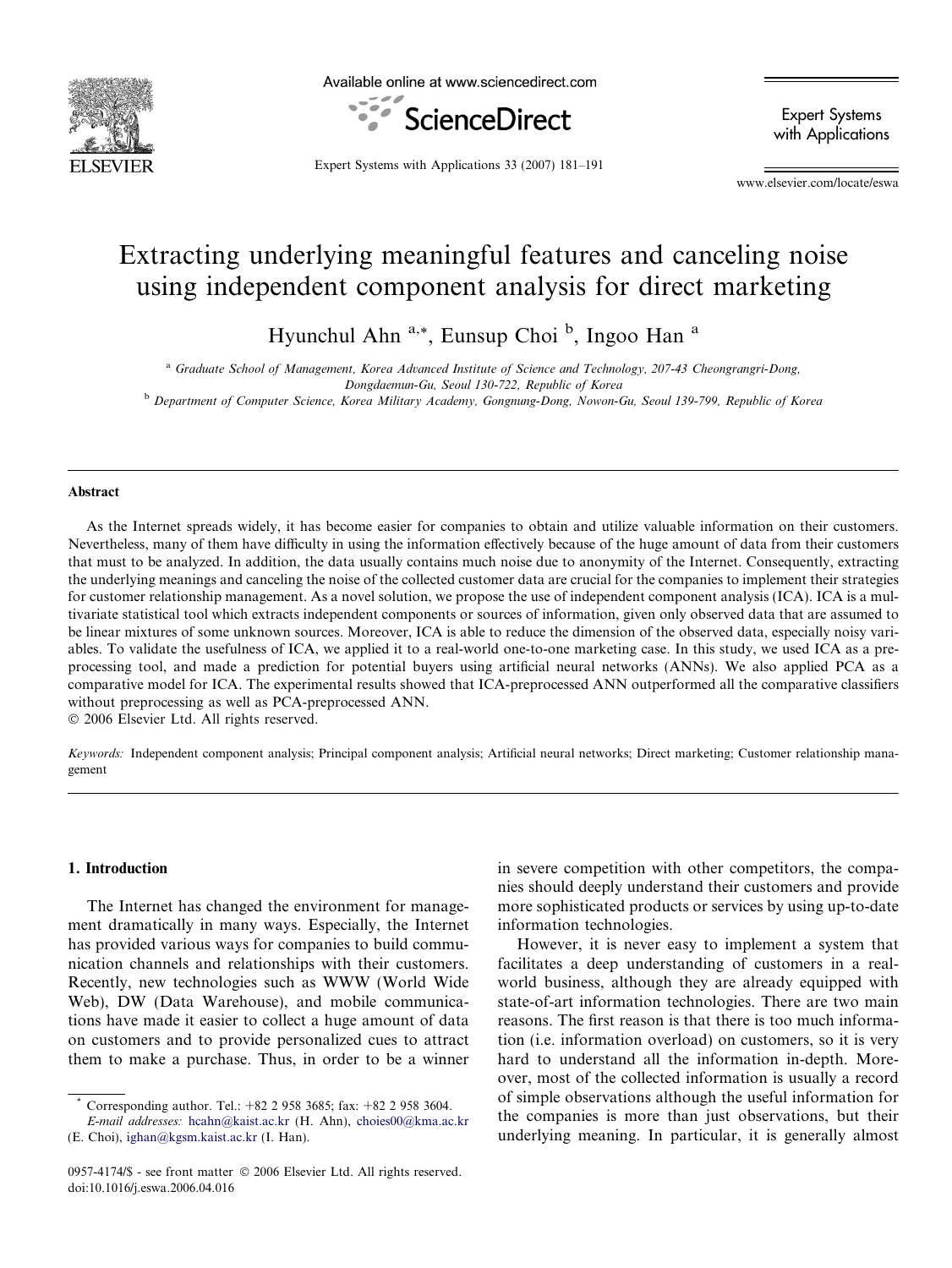impossible to interpret the observations to find the underlying meanings without the help of human experts.

The second reason is the fact that the data collected in an online environment usually contains much noise. When considering the principle of GIGO – Garbage In, Garbage Out – the noisy data set may lead the companies' strategies for their customers in a wrong direction. Consequently, extracting the underlying meaning from the observed data without prior knowledge (sometimes called 'blind source separation' in other engineering areas) and canceling noise from the collected data have been very important issues in data-driven marketing approaches.

This study proposes a novel technique for overcoming these obstacles – independent component analysis (ICA). ICA is a recently developed method which finds a linear representation of non-Gaussian data whose components are statistically independent (Hyvärinen & Oja, 2000). It is quite similar to principal component analysis (PCA), and PCA and its variations have been applied for similar purposes until now ([Casarotto, Bianchi, Cerutti, & Chiar](#page--1-0)[enza, 2004; Jutten & Herault, 1991; Karhunen, Pajunen, &](#page--1-0) [Oja, 1998; Kim & Yum, 2005; Stetter et al., 2000; Zhu, Ye,](#page--1-0) [& Zhang, 2005](#page--1-0)). However, ICA uses a higher-order statistical method while PCA uses a second-order method. Thus, more useful information may be extracted from the data in ICA than PCA ([Back & Weigend, 1997; Cao, Chua,](#page--1-0) [Chong, Lee, & Gu, 2003; Du, Hu, & Shyu, 2004; Fragos,](#page--1-0) [Stergioulas, & Xydeas, 2003; Katsumata & Matsuyama,](#page--1-0) [2005; Kermit & Tomic, 2003](#page--1-0)).

As a result, ICA has been applied to a number of application cases including motion and image identification [\(Du](#page--1-0) [et al., 2004; Katsumata & Matsuyama, 2005\)](#page--1-0), demand estimation [\(Liao & Niebur, 2003\)](#page--1-0), financial data analysis [\(Back & Weigend, 1997; Cao et al., 2003; Kiviluoto &](#page--1-0) [Oja, 1998; Wu & Yu, 2005](#page--1-0)) and behavioral prediction ([Fra](#page--1-0)[gos et al., 2003\)](#page--1-0). However, there have been few studies that use ICA as a preprocessing tool of customer data for customer relationship management (CRM). In this study, we propose ICA as a method to extract underlying meaningful information from collected customer data without prior knowledge and also to remove useless noisy variables. To validate the usefulness of ICA, we applied it to a real-world one-to-one marketing case. In addition, we applied PCA to the same data as a comparative method to confirm the superiority of ICA compared to PCA. After these two techniques transformed the original data sets into the preprocessed ones, we used them as inputs for prediction models, artificial neural networks (ANNs). Finally, we compared the prediction accuracy of each method.

The article is organized as follows. In Section 2, we provide a brief explanation on the theoretical background of ICA and PCA. In the next section, ICA – the proposed method – will be explained in-depth. Section [4](#page--1-0) presents the research design and experiments. In the fifth section, the experimental results are presented and discussed. The final section suggests the contributions and limitations of this study.

#### 2. Theoretical background

This section introduces the theoretical background of ICA and PCA from the perspective of linear transformations. It will facilitate an understanding of the meaning of ICA and the difference between ICA and PCA.

#### 2.1. Linear transformation

One of the fundamental problems in multivariate data analysis is finding suitable representations of measured data. Suitable representations mean transformations of the data that make a certain desirable feature of the data more accessible in the further analysis [\(Kermit & Tomic,](#page--1-0) [2003\)](#page--1-0). When an *n*-dimensional data vector, denoted by  $x$ , is considered, a general transformation of the data is represented as Eq. (1)

$$
\mathbf{y} = f(\mathbf{x}) \tag{1}
$$

where **x** is an *n*-dimensional vector  $[x_1 \cdots x_n]^T$ , *f* is a function that performs the transformation and  $y$  is an  $m$ dimensional vector  $\begin{bmatrix} y_1 & \cdots & y_m \end{bmatrix}^T$  that represents transformed data with the desired feature illuminated.

Function  $f$  can represent various kinds of transformations. But, a linear transformation is most popularly used as a transformation function of the observed variables. In case of linear transformations, Eq. (1) can be transformed into Eq. (2)

$$
y = Wx \tag{2}
$$

where **W** is the matrix that implies transformation.

As shown in Eq. (2), all computations are performed using a matrix in linear transformations, which means they are computationally easy to handle. This characteristic reduces the complexity of linear transformations as well as computational resources. Moreover, it also facilitates the interpretation of the results. Due to these advantages, linear transformations have been used for a long time in many application areas and various techniques of finding linear transformations have been developed. Principle component analysis (PCA), factor analysis, and projection pursuit are examples of well-known techniques for finding linear transformations.

In general, the techniques for linear transformations can be classified into two groups by the type of statistical information used for transformation (Hyvärinen, 1999b). One is second-order methods and the other is higher-order methods. The former methods use the variance within the data to estimate the transformation, while the latter methods use the information about the data density that is not contained in the covariance structure – cumulants and moments of order greater than two [\(Kermit & Tomic,](#page--1-0) [2003\)](#page--1-0). Thus, to be brief, one might roughly summarize that higher-order methods are likely to provide more meaningful representations based on truly statistical independence while the second order methods represent the data